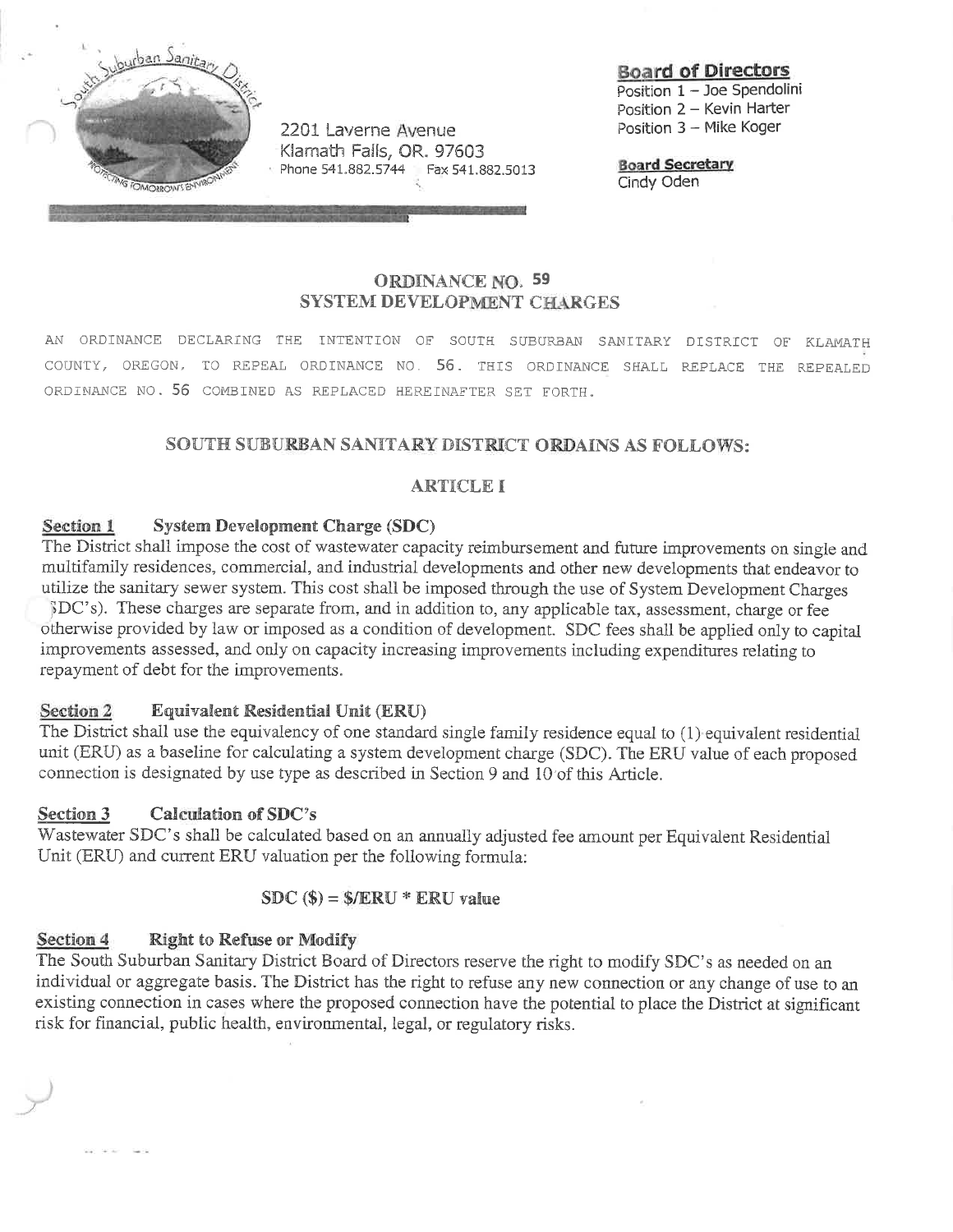#### - SYSTEM DEVELOPMENT CHARGES ORDINANCE #59

#### **Medical Hardship** Section 5

In certain cases of medical hardship, persons wishing to place a temporary trailer/RV/mobile home on an existing property or parcel to be connected the District shall be charged no SDC. In order to be charged no SDC for a medical hardship connection, all of the following must be true or have occurred:

- 1. The property applying for connection for a Medical Hardship Dwelling is currently served by the South Suburban Sanitary District
- 2. The proposed Medical Hardship Dwelling be "non-permanent" in nature such as a temporary trailer (RV) or a mobile home that has no permanent foundation
- 3. A copy of a current proof of a Temporary Use Permit for a Medical Hardship Dwelling approved by the County of Klamath for that particular property shall be remitted to the District
- 4. The property that the Medical Hardship Dwelling will be placed on shall be current on all sewer fees
- 5. A sewer connection serving the Medical Hardship Dwelling shall be installed and uninstalled such that minimum District design standards are met
- 6. The Temporary Use Permit for a Hardship Dwelling must be renewed annually. Failure to renew the permit will result in an SDC charge unless the dwelling is removed.
- 7. Failure to properly uninstall a connection after the Hardship Dwelling is removed shall result in a full SDC charge.

#### Section 6 **Single Family Residential Remodeling**

No more than one (1) equivalent residential unit (ERU) shall be required per single family resident regardless of remodeling, unless the improvements change the single family status to multifamily or commercial designation.

#### Section 7 **Change of Use**

Whenever a parcel of property shall have become connected to the District's sewer system and shall there after undergo a change of use so that a different ERU value would be assigned to the property if connection were made after the change, the following shall occur:

 $(1).$ If the change results in the assignment of a greater number of ERU's pursuant to Section 9 & 10. an additional SDC shall be levied at the time of such change. The additional charge shall be equal to the net increase of ERU value at the current rate per unit.

If the change results in the assignment of a lesser number of units pursuant to Section 9 & 10,  $(2)$ . there shall be no additional charge or rebate. However, the unused ERU value originally assigned shall be used as an existing credit for any future change of use resulting in the assignment of additional capacity.

For change of use on existing service connections or for new connections, the Developer/Owner shall re-apply to SSSD for approval.

#### **Section 8 High Capacity or Proximity Related Costs/Projects**

A future proposed user of the District sewer system may, in some instances be required to install (or pay to install) or reimburse the installation of conveyance or treatment infrastructure if the existing District facilities are inadequate to handle the expected organic, inorganic or hydraulic capacity from the potential user. All facilities proposed to be installed by the user shall meet minimum requirements as illustrated in the District Design Standards. Any proposed facilities that do not meet the minimum District Design Standards or that are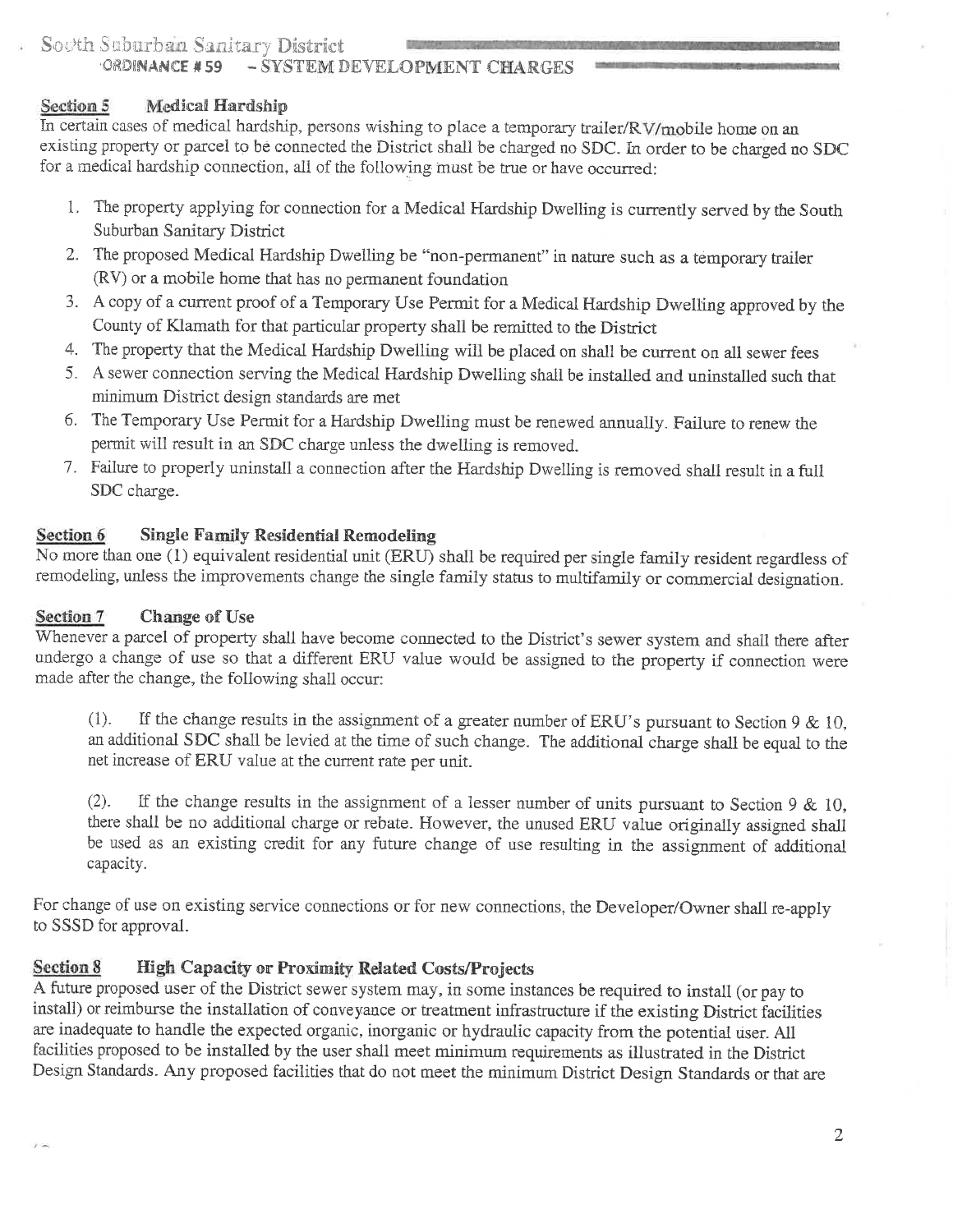# ORDINANCE #59 - SYSTEM DEVELOPMENT CHARGES

not covered in the District Design Standards shall be subject to further review, at the actual District cost to eview, and be subject to approval by the District Manager.

#### Section 9 Equivalent Residential Unit (ERU) Valuation

Proposed connections to the District sewer system shall be provided an ERU valuation based on the type of structure or facility to be served. The District shall determine and designate the user type for any potential user connection. A list of ERU designations for the various types of proposed connections shall be as follows in Table 1, and definitions below:

#### Table 1-Equivalent Residential Unit (ERU) Value per Building Type

| <b>Building or Addition Type</b>      | Unit                 | ERU per<br>Unit | <b>Min Base</b><br><b>ERU</b> |
|---------------------------------------|----------------------|-----------------|-------------------------------|
| Single Family Residence               | Dwelling             | 1.00            |                               |
| Multiple Family Residence             | Dwelling             | 0.65            | 1.30                          |
| Secondary Residential Structure       | Dwelling             | 1.00            |                               |
| Mobile Home Space                     | Trailer/Modular      | 1.00            |                               |
| Commercial & Office Buildings         | 100 SF               | 0.05            | 1.00                          |
| Home Business in Primary Residence    | Dwelling             | 0.00            |                               |
| Home Business in Secondary Structure  | 100 SF               | 0.10            | 0.50                          |
| Bars/Restaurants/Food Service Areas   | 100 SF               | 0.30            | 1.00                          |
| Non-commercial/Non-Industrial Complex | See Table 2          |                 | 1.00                          |
| <b>Entertainment Facilities</b>       | See Table 2          | ÷.              | 1.00                          |
| Hospitals                             | Bed                  | 1.00            | 1.00                          |
| Convalescent Hospitals                | Bed                  | 0.50            | 1.00                          |
| Commercial Kitchen/Cafeteria          | See Table 2          |                 | 1.00                          |
| Residential Care Home (Small)         | First 1-6 Beds       | ٤               | 3.00                          |
| Residential Care Home (Large)         | per Bed after 6 Beds | 0.25            | 3.25                          |
| RV/Septage Dump Station               | Tank/Station         | 3.00            |                               |
| Car Wash, Self Service                | Bay                  | 1.20            |                               |
| Car Wash, Automated/Full Service      | Bay                  | 3.0             | ×                             |
| Laundromat/Dry Cleaners               | 100 SF               | 0.50            | 1.00                          |
| Hotel/Motel                           | See Table 2          |                 | 5.00                          |

#### Single Family Residence

A single detached residential structure designed to house one dwelling (family) also defined as a primary residence.

## Multiple Family Residences

A multiple attached residential building designed to house more than one dwelling (family) and divided into "units" that are designed to house 1 dwelling in each attached unit. Not including separate restaurants or laundry facilities as charged separately.

## Secondary Residential Structure

A permitted secondary single residence or multi-family structure, or "mother in law" structure constructed on the same parcel or property with an existing single family residence, and is connected to the District sewer.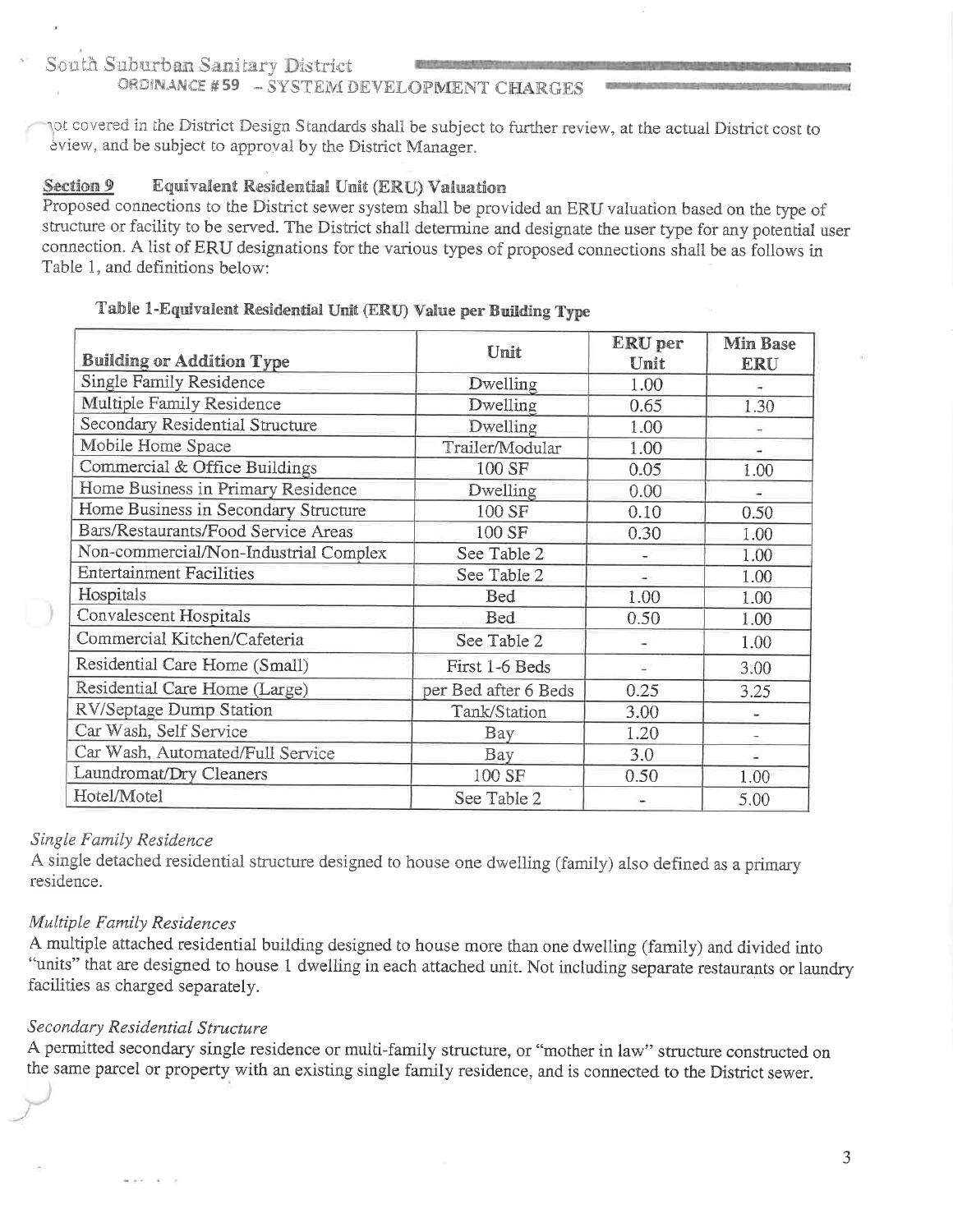## South Suburban Sanitary District **ORDINANCE 59 - SYSTEM DEVELOPMENT CHARGES**

#### Mobile Home Space

A space within a mobile home or "trailer" park that could accommodate (1) single family detached mobile home, trailer, or modular home.

### Commercial & Office Buildings

A commercial building is a building that is used to conduct commerce or business. Types can include, but are not limited to: office buildings, warehouses, retail, convenience stores, "big box" stores, and shopping malls.

#### Home Business in Primary Residence

A home business that is conducted within one's primary residence that exists in residential zoning as determined by Klamath County, and is connected to the District sewer.

#### Home Business in Secondary Structure

A home business that is conducted within a secondary structure permitted for habitation by Klamath County and located on the same property as a primary residence and is connected to the District sewer.

#### Bars/Restaurants/Food Service Areas

A building where food and/or alcoholic beverages are served and/or prepared and served on a commercial or non-commercial basis.

#### Non-commercial/Non-Industrial Complex

A building or series of attached or detached buildings that serve as a place where the public may gather including, but not limited to: governmental buildings, non-profit establishments, schools, religious establishments, park facilities, public transportation hub, and public museums. Not including housed restaurants/food preparation areas, and laundries as charged separately.

#### **Entertainment/Recreational Facilities**

A building or series of attached or detached buildings that serve as a place where the public may gather including, but not limited to: movie theaters, casinos, concert halls, camp grounds, and other commercial entertainment venues. Not including housed restaurants, laundries, and/or bars as charged separately.

#### Hospitals

Institutions that provide medical, surgical, or psychiatric care and treatment for the sick or the injured and have in-patient facilities. Not including housed restaurants, kitchens/cafeterias, and laundry facilities, as charged separately.

#### Convalescent Hospitals

A residential facility for people with chronic illness or disability, or age related illness or disability. Also known as a convalescent home and long-term care facility. Not including housed kitchens/cafeterias, and laundry facilities as charged separately.

#### Commercial Kitchen/Cafeteria

A place where food is prepared for any commercial or non-commercial establishment.

#### Residential Care Home (Small)

For-profit or non-profit group living arrangements that are designed to meet the needs of people who cannot live independently, but do not require nursing facility services and/or a structured, 24-hour care facility with staff that provide psychological and/or rehabilitation services to assist clients in overcoming behavioral, emotional, mental, substance abuse, or psychological problems. A small residential care home is defined as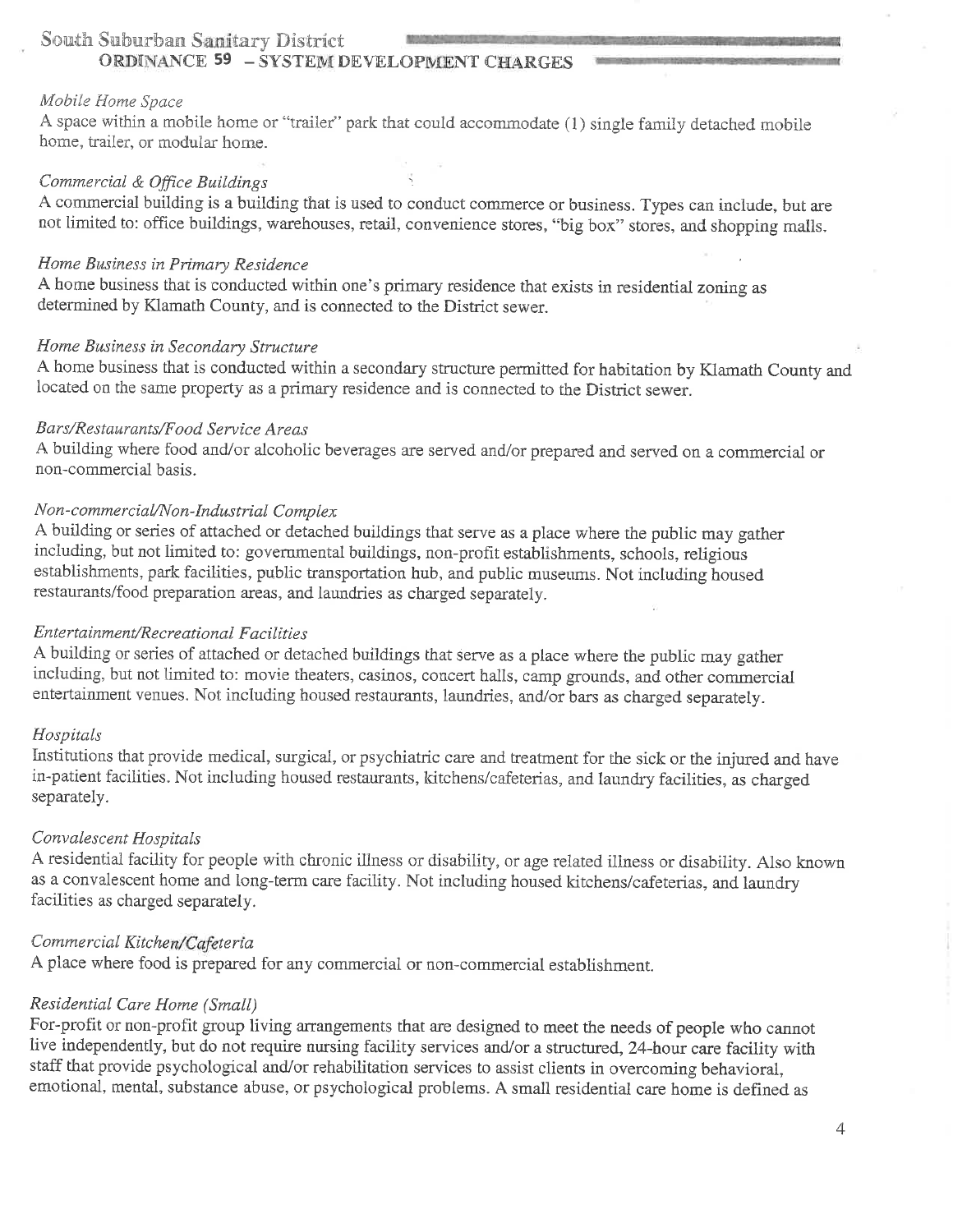#### ORDINANCE #59 - SYSTEM DEVELOPMENT CHARGES

pousing up to 6 people, including staff quarters. Not including housed kitchens/cafeterias and laundries as harged separately.

#### Residential Care Home (Large)

Same as with Small Residential Care Home, with the exception of housing over 6 people including staff quarters.

#### **RV** Dump Station

A private or public facility that allows dumping of recreational vehicle waste, typically containing odor reducing chemicals and/or enzymes.

#### Car Wash, Self Service

A commercial or private facility that is typically used for washing vehicles and is equipped with a drain and where washing occurs by means of a hose or "wand" or other appurtenances that apply water. Each self-service bay is typically equipped with drainage.

#### Car Wash, Automated/Full Service

A commercial facility where automobiles are washed either fully or partially automatic.

#### Laundromat/Dry Cleaners

A full or self service center typically used for, but not limited to cleaning clothes, towels, or linens,

#### Hotel/Motel rooms

An establishment providing nightly accommodations. Not including housed restaurants, laundries, and/or bars charged separately.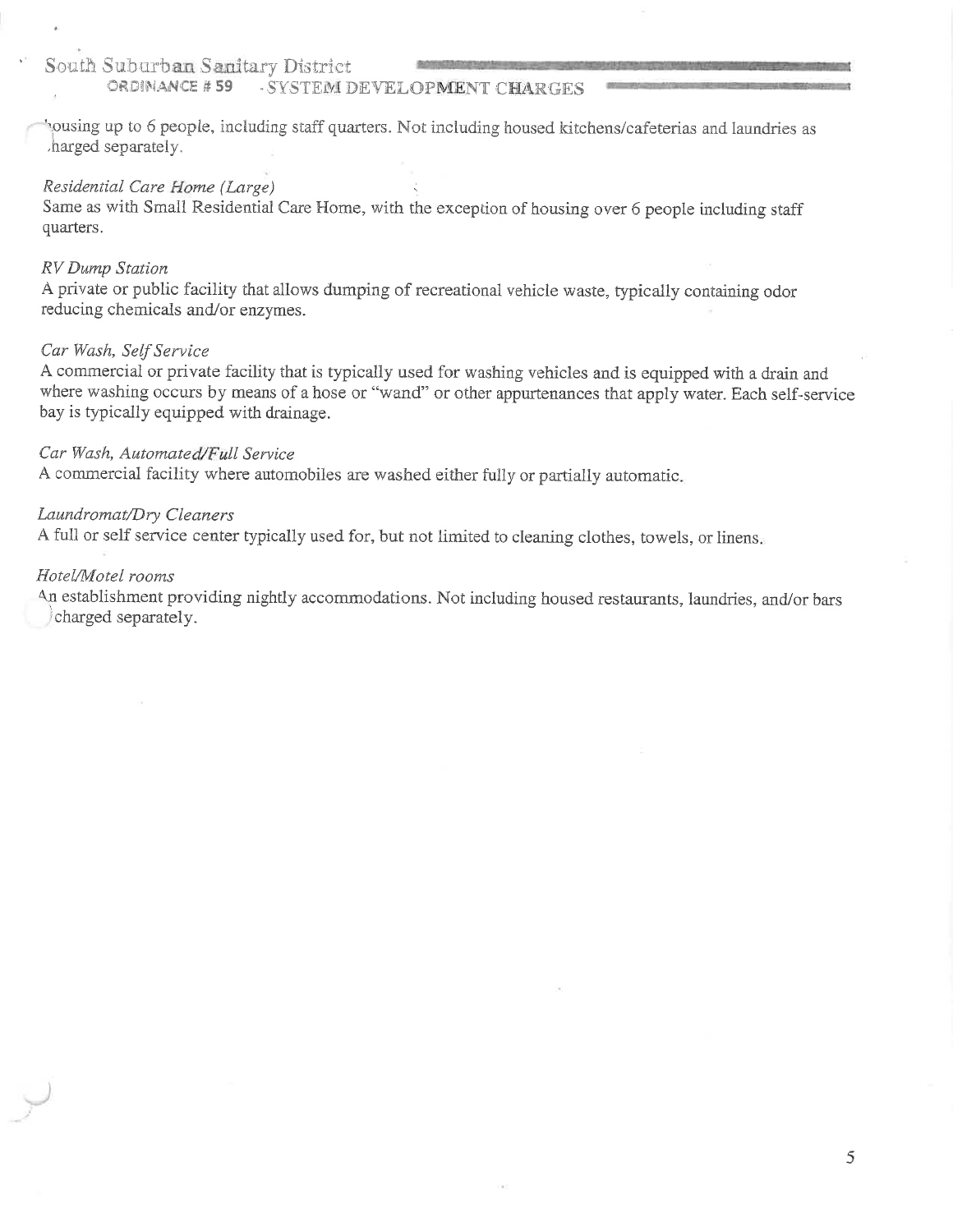# ORDINANCE #59 - SYSTEM DEVELOPMENT CHARGES

#### Section 10 Plumbing Fixture ERU Valuation for Remodeling Non-Residential and Other Non-**Residential New Construction**

In cases where remodeling takes place without new buildings being added or as identified as the basis for ERU calculation in Table 1, the following fixture values in Table 2, and the following definitions, shall be used for calculate ERU valuation for the proposed connection:

| <b>Fixture Type</b>              | Unit              | <b>ERU</b> per Unit |
|----------------------------------|-------------------|---------------------|
| <b>Bath Tub</b>                  | <b>Faucet Set</b> | 0.10                |
| <b>Bathroom Sink</b>             | <b>Faucet Set</b> | 0.05                |
| <b>Beauty Sink</b>               | <b>Faucet Set</b> | 0.10                |
| Combined Bathtub and Shower      | Faucet Set        | 0.15                |
| Dental Unit or Cuspidor          | Each              | 0.10                |
| Dishwasher Connection            | Each              | 0.10                |
| Garbage Disposal                 | Each              | 0.10                |
| Drinking Fountain                | Head              | 0.05                |
| Floor Drain                      | Each              | 0.05                |
| Fountain w/Drain Connection      | Each              | 0.05                |
| Hot Tub w/Drain Connection       | Each              | 0.15                |
| Kitchen Sink                     | Faucet Set        | 0.08                |
| Service Sink                     | <b>Faucet Set</b> | 0.08                |
| Shower Stall                     | Faucet Set        | 0.10                |
| Swimming Pool w/Drain Connection | Each              | 0.50                |
| Toilet                           | Each              | 0.33                |
| Urinal                           | Each              | 0.15                |
| Urinal, Non-flush                | Each              | 0.05                |
| Washing Machine Drain            | Each              | 0.15                |

### Table 2 - Equivalent Residential Unit (ERU) Value per Plumbing Fixture

#### **Bath Tub**

Bathtub served by a single set of hot and cold water faucets without a shower head

#### Bathroom Sink

Sink served by a single set of hot and cold water faucets located in a bathroom

**Beauty Sink** 

Sink served by a single set of hot and cold water faucets used in a beauty parlor

## Combined Bath Tub and Shower

Bath Tub served by a single set of hot and cold water faucets with the inclusion of a shower head

#### Dental Unit or Cuspidor

Fixture provided on dental operating units into which patients can expectorate.

#### Dishwasher Connection

Separate or combined drain connection that can be tied into an automatic dishwasher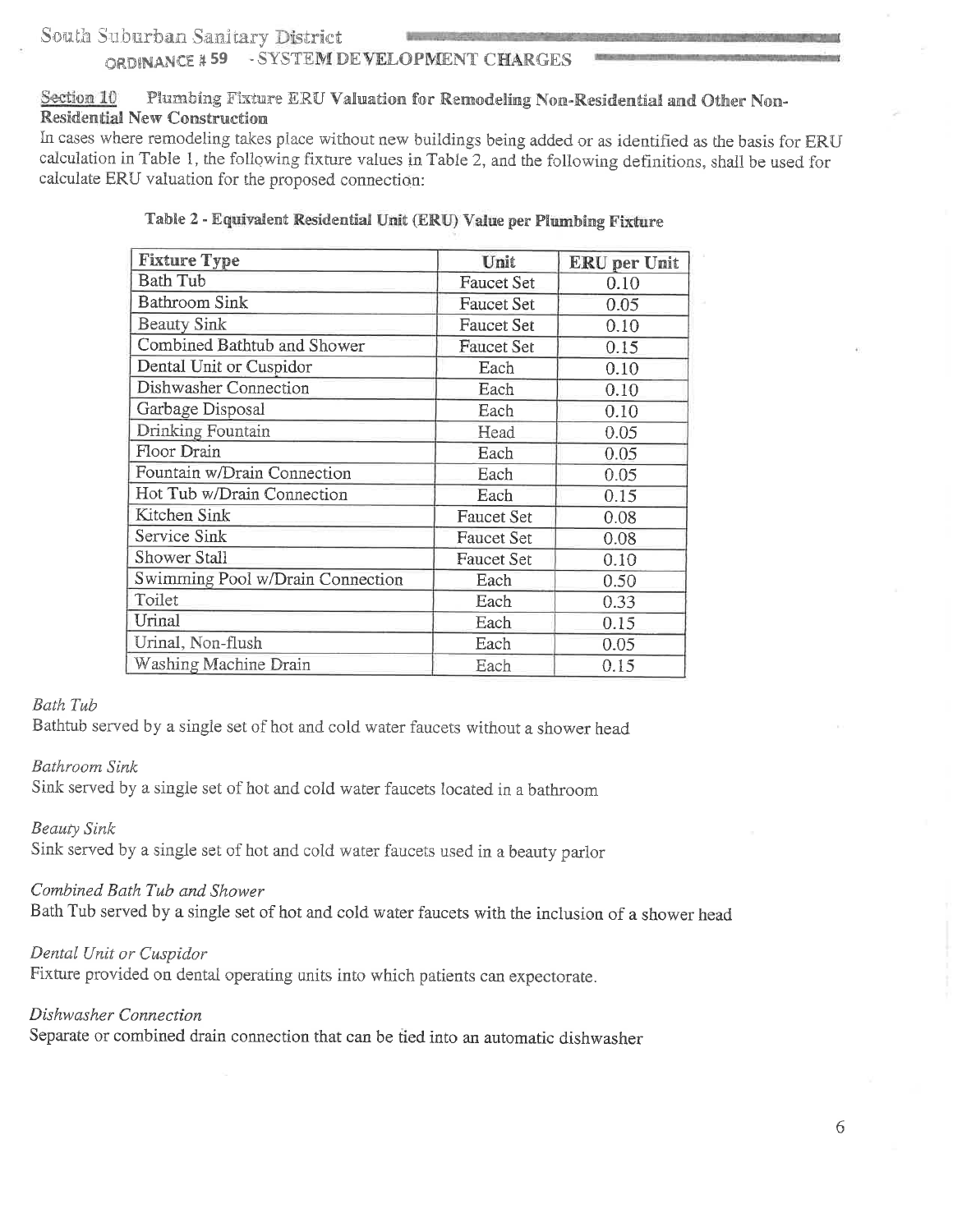#### ORDINANCE : 59 - SYSTEM DEVELOPMENT CHARGES

#### Garbage Disposal

lixture where kitchen waste can be ground to slurry, typically connected to a kitchen sink.

#### Drinking Fountain

A single fixture with a single drain connected for use in obtaining water from a spout or head directly by mouth or other means.

#### Floor Drain

A single drain recessed into the floor to allow a room or enclosure to drain, typically installed in locker rooms, kitchens, and other commercial facilities.

# Fountain w/Drain Connection

An ornamental or other decorative fountain tied directly into a drain for maintenance purposes.

### Hot Tub w/Drain Connection

A recreational or therapeutic heated tub, with or without jets, that is tied directly to a drain for maintenance purposes.

#### Kitchen Sink

Sink served by a single set of hot and cold water faucet, located in a kitchen.

#### Service Sink

A tub or basin style sink typically used for commercial cleaning or janitorial purposes served by a single set of hot and cold water fixtures.

#### shower Stall

An enclosure served by one set of hot and cold water faucets that distribute water via a shower head, does not include a separate tub water spigot or tub basin.

### Swimming Pool w/Drain Connection

A recreational or therapeutic water bearing device used for swimming connected directly to a drain for maintenance purposes.

#### Toilet

A single apparatus into which defecation and urination can occur; also called a commode. Served by one flush valve.

#### Urinal

A single apparatus into which urination can occur and served by one flush valve.

#### Urinal, Non-flush

A single apparatus into which urination can occur without the use of flush water.

### Washing Machine Drain

A single drain designated for the use of one washing machine.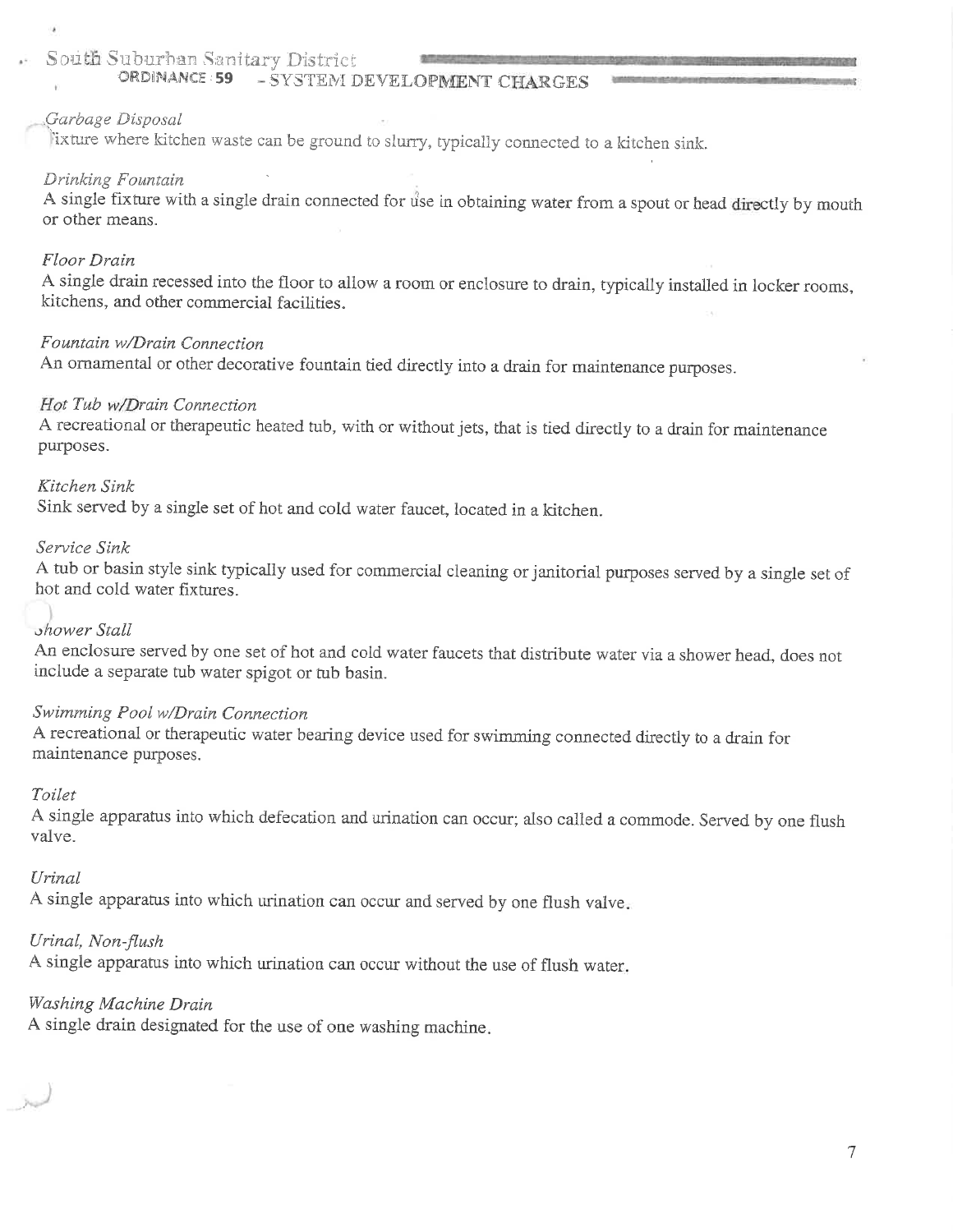# ORDINANCE #59 SYSTEM DEVELOPMENT CHARGES

#### **Industrial Waste System Development Charges** Section 11

Connection of industrial facilities to the District sewer system shall be at the discretion of the District. Any agency wishing to discharge industrial waste shall be required to obtain a discharge permit with the District. The basis for the determination of a facility creating wastes as being classified as industrial, shall be at the discretion of the District.

The District shall ultimately determine the SDC based on the actual cost to supply the expected hydraulic and organic/inorganic capacity to the collection and treatment facilities in order to properly transport, treat and dispose of the industrial waste. The cost to connect an industrial waste stream shall take into account the expected volume, organic (and inorganic) loading of the waste including biochemical oxygen demand (BOD), total suspended solids (TSS), nitrogen, phosphorus, temperature, and heavy metals.

Measured amounts of flow, temperature, organic and inorganic loading after connection could trigger a supplemental SDC if any constituent of concern has consistently increased by over 5% from the required constituent level of the permit as issued by the District.

As a guide, base SDC's for (wet) industrial wastes can be estimated on an individual basis by utilizing the following base SDC formula:

SDC (\$) = (Industrial Q/flow per ERU) \* (flow portion of SDC + [S\*strength portion of SDC]) \* \$/ERU

 $Q =$  Gallons per Day of Anticipated Volume Flow per  $ERU = 167$  gallons per day

 $S/ERU = Current Charge per equivalent residual unit (ERU)$ 

Flow Portion of  $SDC = 97.4\%$ 

Strength Portion of  $SDC = 2.60\%$ 

 $S =$  Strength (Organic) Factor (whole number multiplier, see Table 3)

| Factor $(S)$ | Anticipated BOD/TSS Range (mg/L)* |
|--------------|-----------------------------------|
|              | $0 - 200$                         |
|              | 200-500                           |
|              | 500-800                           |
|              | Continues in 300-mg/L increments  |

#### Table 3 – Determination of Strength Factor (S)

\*The larger of BOD and TSS values shall be used.

#### **ARTICLE II**

#### EQUIVELENT RESIDENTIAL UNIT (ERU) CHARGE

#### **Section 1**

The charge per equivalent residential unit (ERU) shall be \$2,969.90 per ERU and shall increase on an annual basis by 5% at the beginning of each fiscal year unless the Board decides to freeze the rate at its current value in any given fiscal year.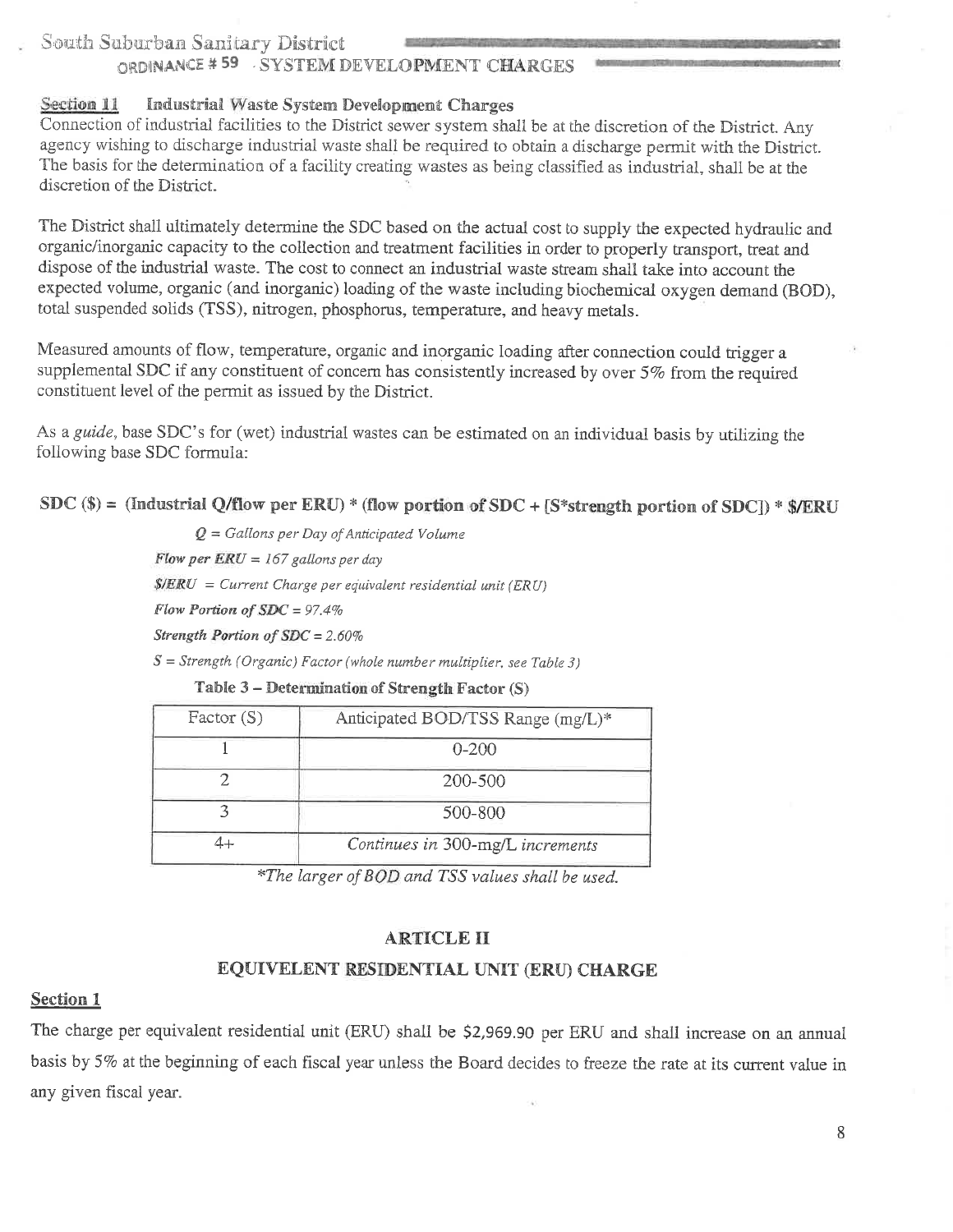ORDINANCE #58 - SYSTEM DEVELOPMENT CHARGES

### Section<sub>2</sub>

The District Board officially adopts the System Development Analysis Final Report, dated July 25, 016. The Board officially adopts the methodology in compliance with ORS 223.297-314, as outlined in the System Development Analysis Final Report, dated July 25, 2016.

### Section 3

The District shall review the basis for ERU valuation with respect to the System Development Analysis Final Report on a quinquennial basis, including the following attributes to ERU valuation:

- 1. Changes to the Capital Improvements Program adopted on December 15, 2015
- 2. Changes in the expected development pattern of the District service area
- 3. Updated master plans for the District collection system or Treatment facility
- 4. ERU values proportionate to the increase in District replacement costs of District assets and/or proposed cost of new assets

### **ARTICLE III**

### **SDC PAYMENT METHODOLOGY**

### **Section 1 SDC Remittance**

- 1. The SDC for a property shall be paid to the District prior to the District signing off on the Klamath County Land Use Compatibility Statement (LUCS).
- 2. A SDC cannot be purchased unless the property owner is current on all District fees and requirements on all properties owned within the District by the property owner.
	- a. An exception is for any delinquent fees that have already been turned over to the County

## **ARTICLE IV**

#### **MISCELLANEOUS**

## Section 1

All articles, sections, paragraphs, sentences, phrases and words of this ordinance are severable, and if any such article, section, paragraph, sentence, phrase or word is found to be invalid or unconstitutional by judgment or decree of any court or competent jurisdiction, such judgment shall not invalidate any other or remaining article, section, paragraph, sentence, phrase or word of this ordinance.

### Section 2

- This Ordinance No. 59 shall be in effect 30 days after adoption of the Ordinance. 1.
- 2. Ordinance No. 56 is hereby repealed. Adopted this  $15<sup>th</sup>$  day of  $5L +$ ember,  $202$

**TTEST:** 

× Vder

Kevin Harter, Chair

Michael Koger, Dir<del>ot</del>tor

loe Spendolini, Director